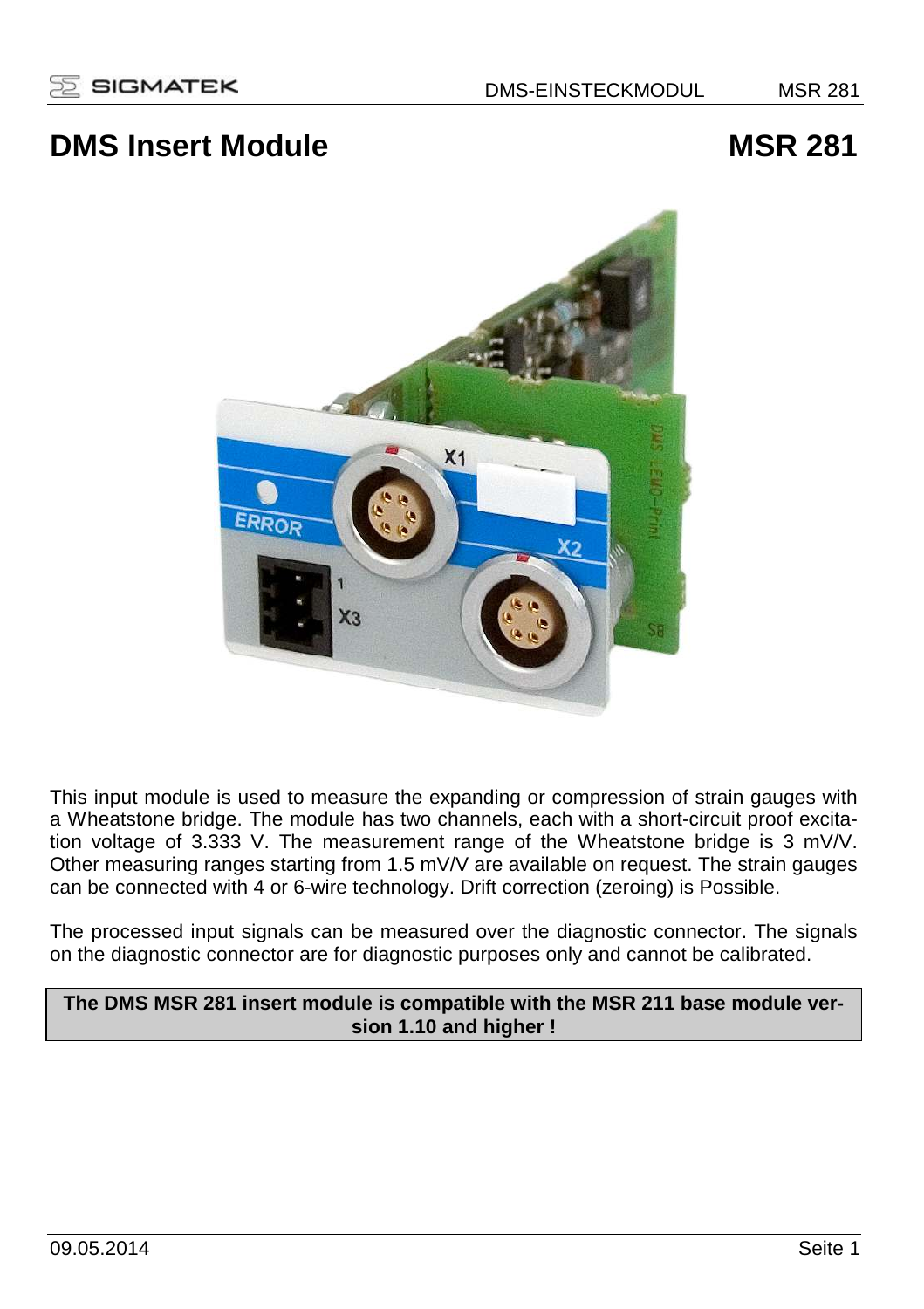# **Technical Data**

The following specifications are valid in conjunction with the MSR 211 base module.

# **Analog channel specifications**

| Number of channels                               | $\overline{2}$                    |
|--------------------------------------------------|-----------------------------------|
| <b>Excitation voltage</b>                        | 3.333 V                           |
| Measurement range                                | $3$ mV/V                          |
| Bridge resistance                                | 100 $\Omega$ 5000 $\Omega$        |
| Measurement range [Digit]                        | ± 100.000                         |
| <b>Resolution [Bit]</b>                          | 16                                |
| Sensor break detection                           | Yes                               |
| Input filter                                     | 8 kHz (-3dB)                      |
|                                                  | $-60$ dB / decade                 |
| Conversion time per channel                      | $\leq$ 25 µs                      |
| Common mode range                                | 1V2.3 V                           |
| Analog channel accuracy from<br>end value, 25 °C | Typically $\pm$ 0.0565%           |
| Status display                                   | ERROR (red) (located on the base) |
| Converter                                        | 18-bit Serial SAR                 |
| Galvanic isolation                               | 500 V DC                          |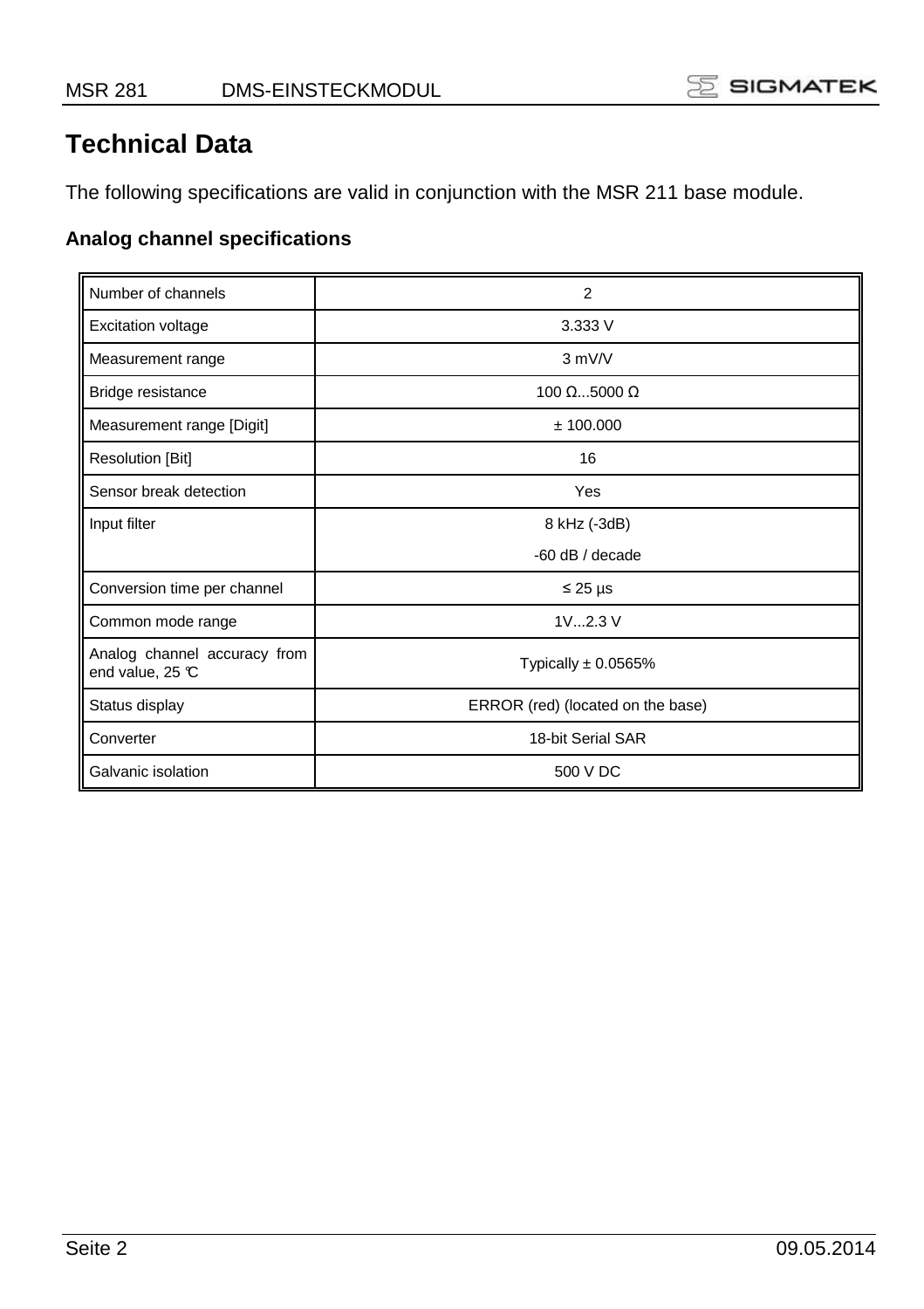# **Input Filter Characteristics**



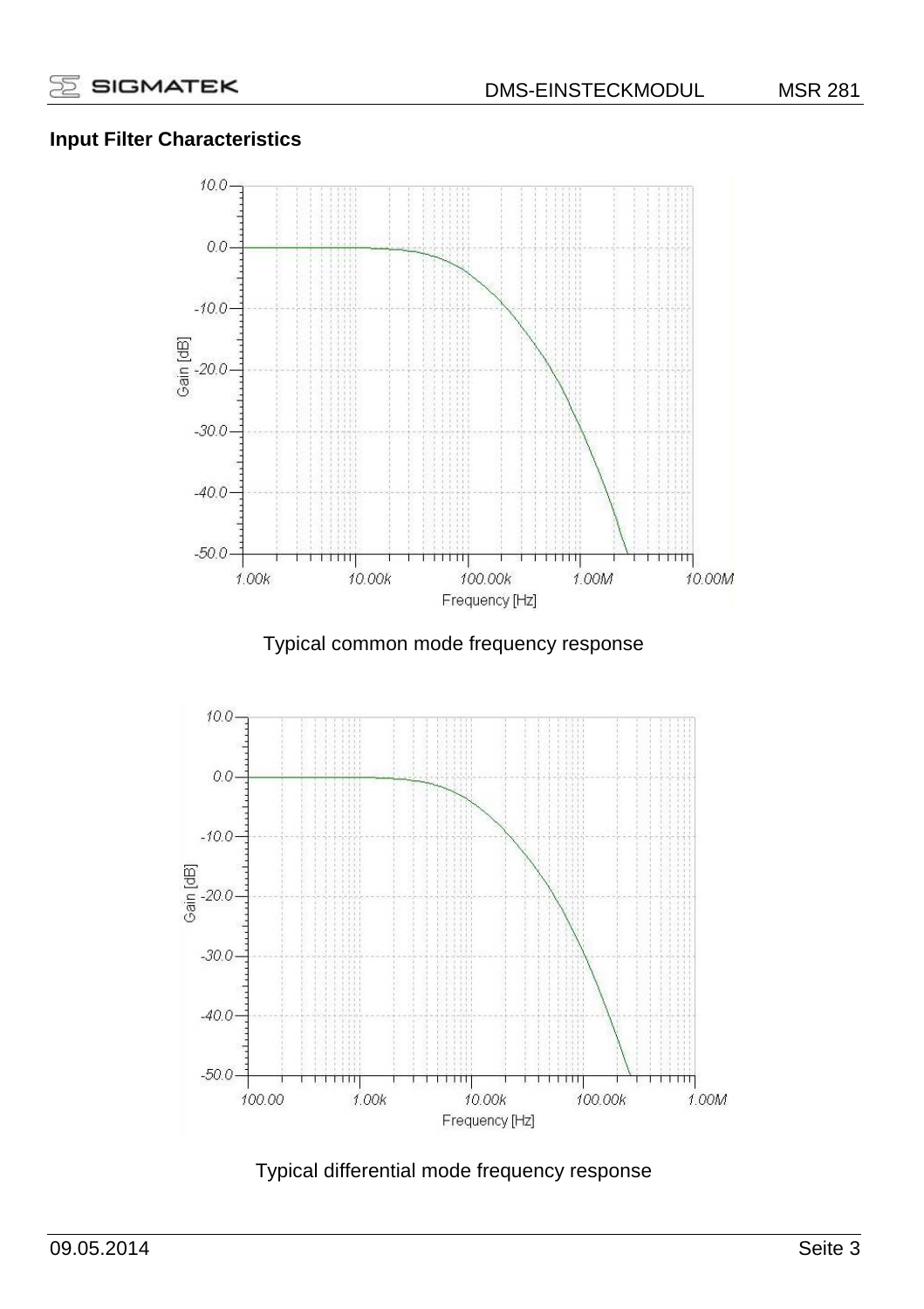

#### **Analog channel accuracy**

Accuracy based on the final value.

| Integral non-linearity error                                                                 | Typically $\pm 0.008$ %                                                  | Maximum ±0.02 %                                             |  |
|----------------------------------------------------------------------------------------------|--------------------------------------------------------------------------|-------------------------------------------------------------|--|
| Noise voltage                                                                                | Typically $\pm 0.046$ %<br>$\hat{=}$ 1.4 µV rms                          | Maximum $±0.056$ %<br>$\hat{=}$ 1.7 µV rms                  |  |
| Cross talk from previous<br>channel -10 mV  +10 mV                                           | Typically $±0.0025\%$                                                    | Maximum ±0.0035 %                                           |  |
| Temperature drift                                                                            |                                                                          |                                                             |  |
| $0 \mathcal{C}$ +40 $\mathcal{C}$<br>$0 \, \text{C}$ $\ldots$ +60 $\text{C}$                 | Typically $\pm 0.065$ %<br>Typically $±0.15%$                            | Maximum $\pm 0.2$ %<br>Maximum ±0.45 %                      |  |
| Total error*1                                                                                |                                                                          |                                                             |  |
| $+25$ °C<br>$0 \, \text{C}$ $\ldots$ +40 $\text{C}$<br>$0 \, \text{C}$ +60 $\text{C}$        | Typically $\pm 0.0565$ %<br>Typically $±0.1215%$<br>Typically $±0.2065%$ | Maximum ±0.0795 %<br>Maximum ±0.2795 %<br>Maximum ±0.5295 % |  |
| Effects of the supply line<br>resistance, $\Delta R = \pm 1\%$ from the<br>bridge resistance |                                                                          |                                                             |  |
| 4-wire measurement<br>6-wire measurement                                                     | Typically $±1$ %<br>Typically ±1 ppm                                     | Maximum $±1$ %<br>Maximum ±3 ppm                            |  |
| Long-term drift 1000 h                                                                       | Typically ±0.007 %                                                       |                                                             |  |

\*1 – When using the drift correction, 25°C is valid for all temperatures.

### **Drift correction**

The input for the measuring amplifier can be shorted through the class. The offset of the amplifier can then be measured and the following values corrected. Temperature errors are thereby eliminated.

| Turn-on time <sup>*2</sup>  | Typically 80 ms  | Maximum 120 ms |
|-----------------------------|------------------|----------------|
| Turn-off time <sup>*3</sup> | Typically 105 ms | Maximum 160 ms |

\*2 – Time from triggering the drift correction to the first valid measurement value for the shorted input

\*3 – Time from deactivating the drift correction to the first valid measurement value from the measuring bridge

### **The drift correction must be made separately for each channel with a base in a minimum interval of 100 ms!**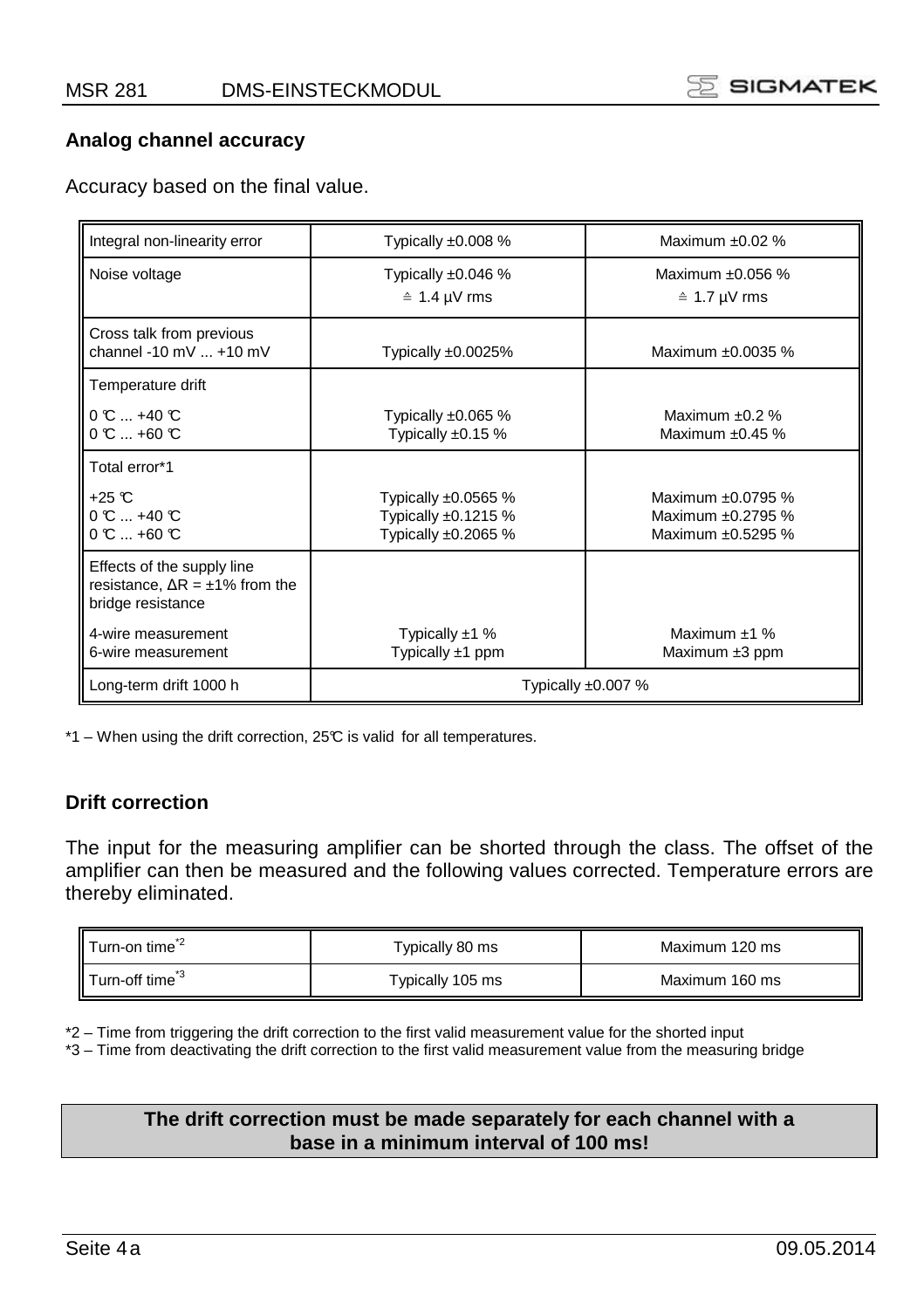# **Excitation voltage**

| Rated voltage +25 ℃                                                            | $+3.333V$                                           |                                              |
|--------------------------------------------------------------------------------|-----------------------------------------------------|----------------------------------------------|
| Initial accuracy +25 °C                                                        | Maximum $\pm$ 0.3 %<br>Typically $±0.05\%$          |                                              |
| Temperature drift                                                              |                                                     |                                              |
| $\mathsf{I}$ 0 $\mathbb{C}$ +40 $\mathbb{C}$<br>$0 \, \text{C}$ +60 $\text{C}$ | Typically $±0.01\%$<br>Typically ±0.025%            | Maximum $\pm 0.03$ %<br>Maximum $\pm 0.05$ % |
| Total error                                                                    |                                                     |                                              |
| $0 \text{ C}$ $$ +40 $\text{C}$<br>$0 \, \text{C}$ +60 $\text{C}$              | Typically $\pm 0.06$ %<br>Typically $\pm 0.075$ ppm | Maximum $\pm 0.33$ %<br>Maximum $\pm 0.35$ % |
| Additional error under load                                                    |                                                     |                                              |
| $RBridge = 5 k\Omega$<br>$RBridge = 100 \Omega$                                | Typically 0.0003%<br>Typically 0.03%                | Maximum ±0.0015 %<br>Maximum $±0.06%$        |
| Long-term drift 1000 h                                                         | Typically $\pm 0.007$ %                             |                                              |
| Maximum load (per channel)                                                     | 35 mA                                               |                                              |
| Short-circuit proof                                                            | Yes <sup>*1</sup>                                   |                                              |

\*1 – for error-free function of the remaining channels, one short circuit per base is allowed

# **Diagnostic connector**

| Voltage range<br>cable break<br>With | $-5V$ +5 V ( $\Box$ -10 mV  +10 mV)<br>$circa + 14V$ |
|--------------------------------------|------------------------------------------------------|
| Load capacity                        | $10 \text{ mA}$                                      |
| Short-circuit proof                  | Yes                                                  |

## **Miscellaneous**

| Article number   | 18-001-281 |
|------------------|------------|
| Hardware version | $\cdot$    |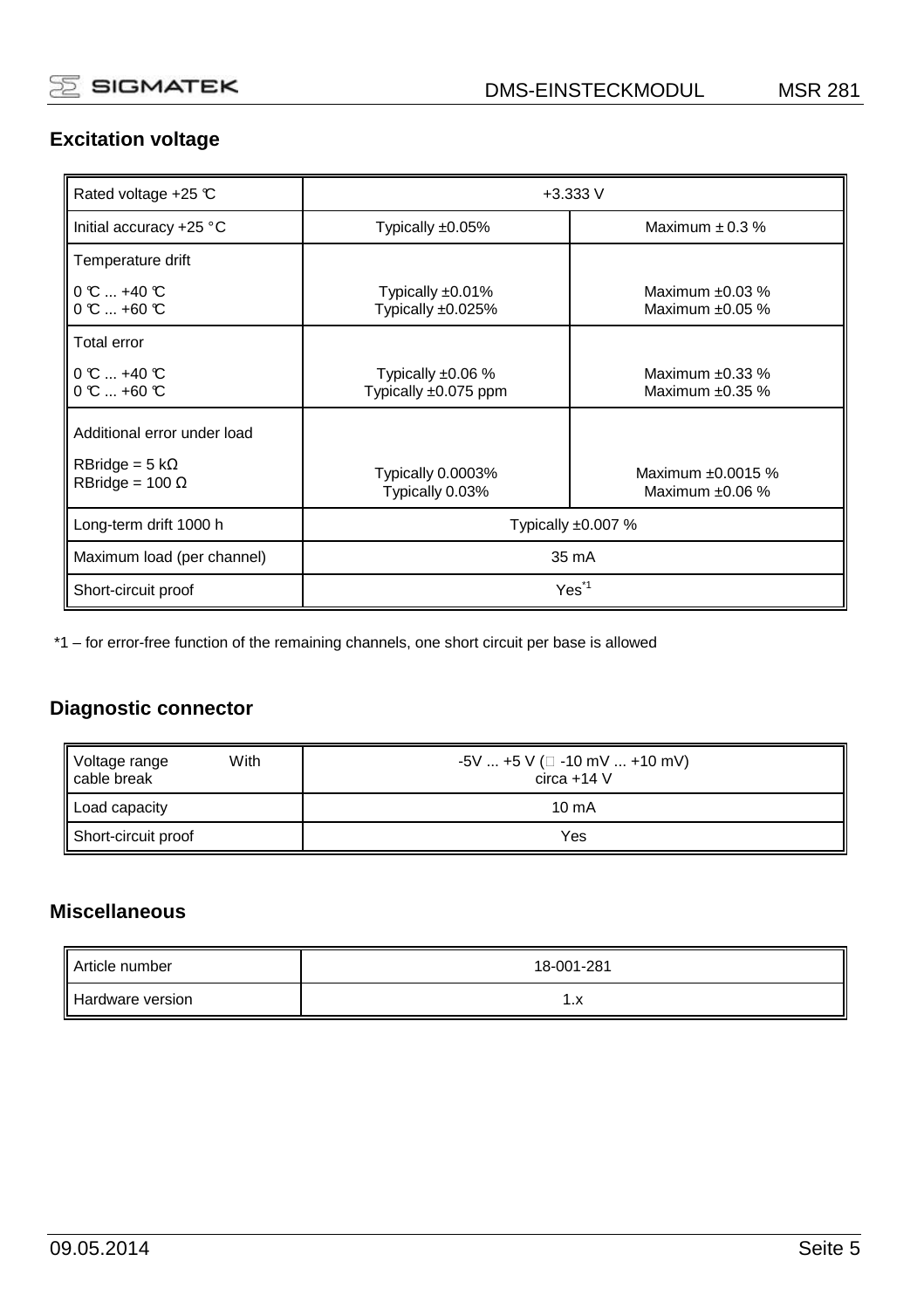

### **Environmental conditions**

| Storage temperature    | $-30C$ $+85C$                                    |       |
|------------------------|--------------------------------------------------|-------|
| Operating temperature  | $0^\circ$ $+60^\circ$                            |       |
| Humidity               | $095\%$ , non-condensing                         |       |
| <b>EMV</b> stability   | According to EN 61000-6-2:2001 (industrial area) |       |
| Shock resistance       | $150 \text{ m/s}^2$<br>EN 60068-2-27             |       |
| <b>Protection Type</b> | EN 60529                                         | IP 00 |

#### **Caution:**

To ensure the accuracy of the card over a long period of time, annual calibration is necessary to compensate for component aging. This can be in the form of setting at the factory or calibration.

If the aging of the card does not have a significant influence on the application, the annual calibration does not have to be performed. However, Sigmatek then no longer guarantees the specified accuracy.

Also, a minimum warm-up phase of 10 minutes is to be expected!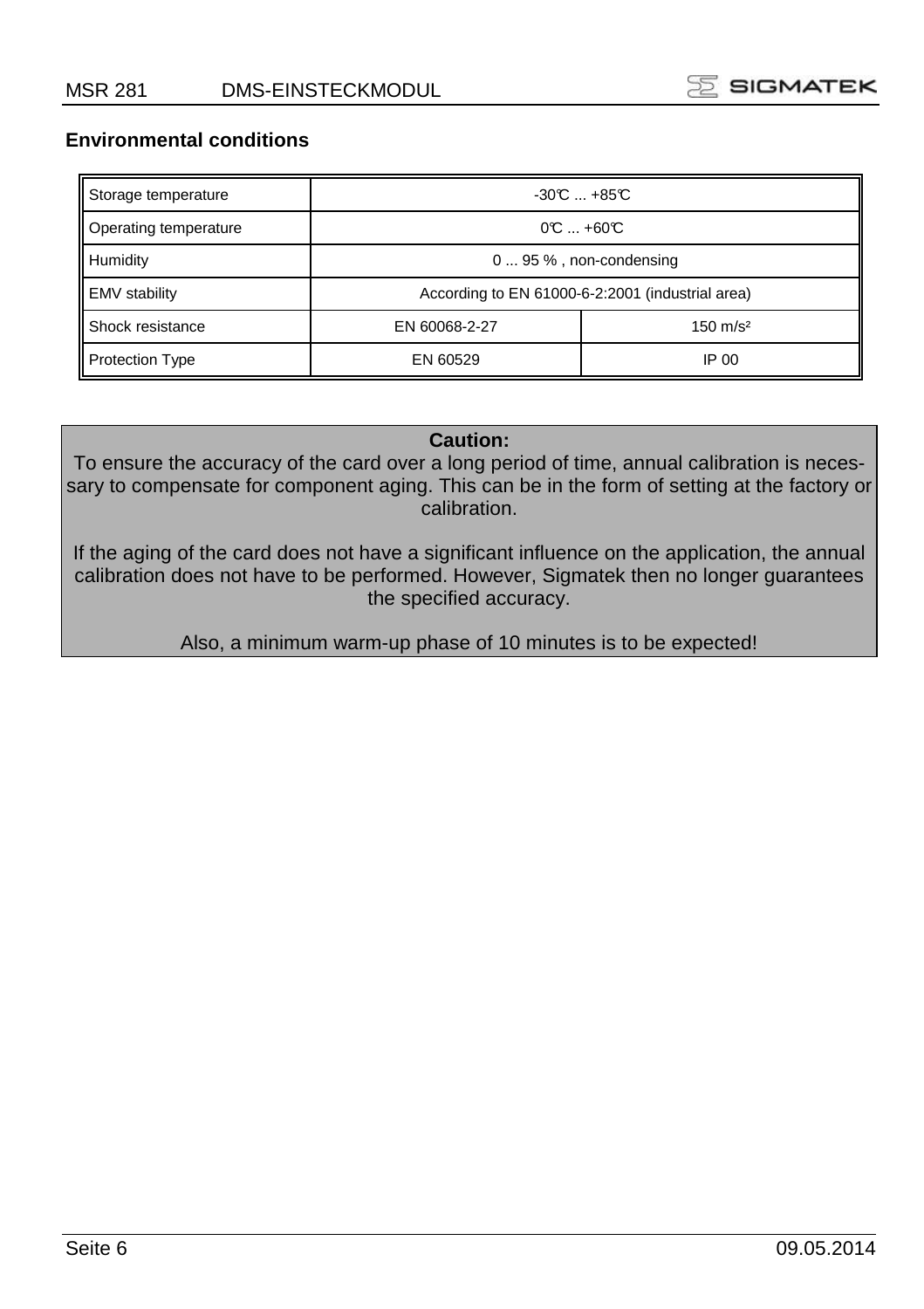# **Mechanical Dimensions**



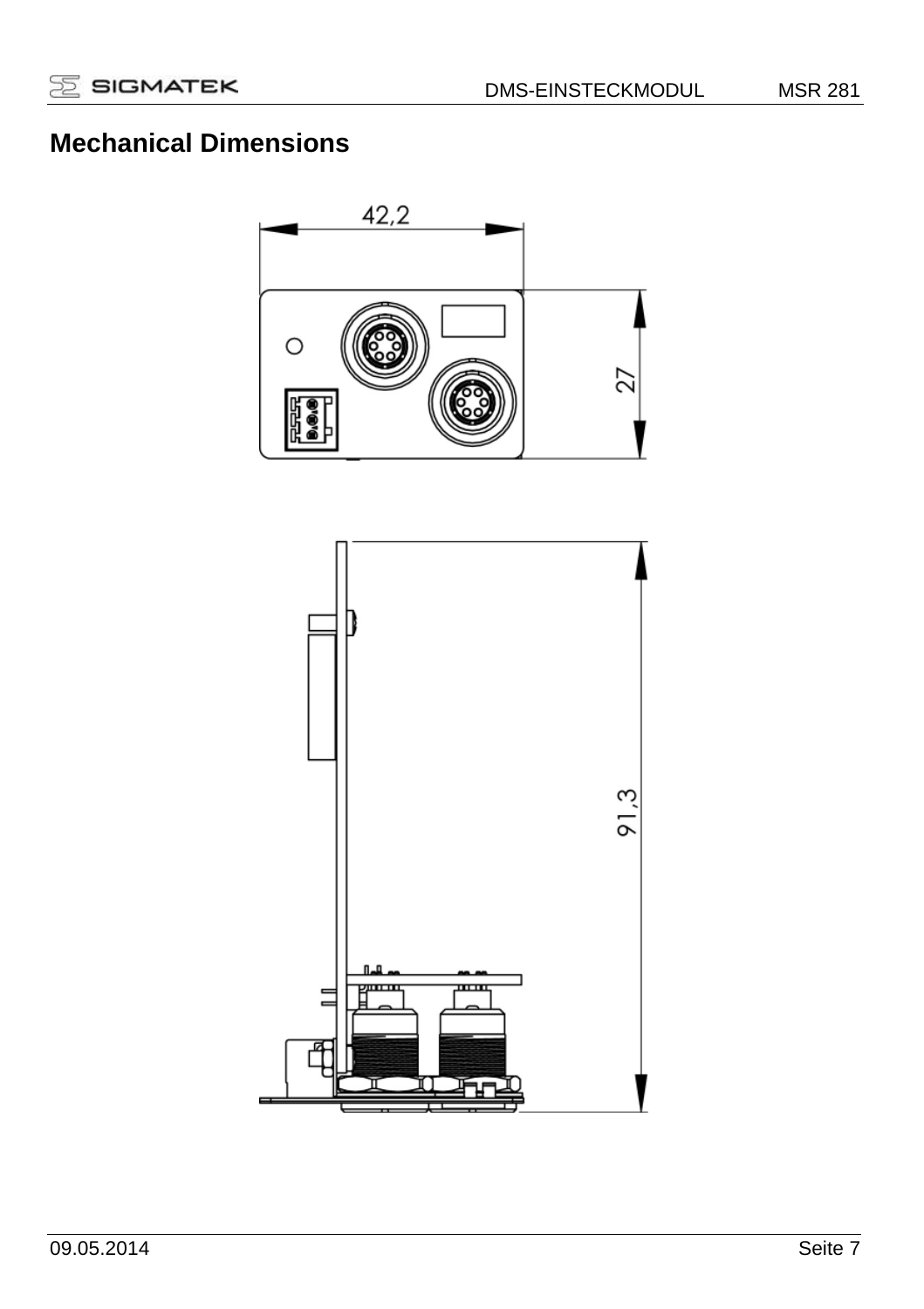

# **Connector Layout**



# **X1: AI 1**

Lemo 6-pin (EGG.1B.306.CLN)



| Pin | <b>Function</b>          |
|-----|--------------------------|
|     | Analog input 1+          |
|     | Analog input 1-          |
|     | Supply voltage 1+        |
|     | <b>AGND</b>              |
|     | Sensor supply voltage 1+ |
|     | <b>Sensor AGND</b>       |

**X2: AI 2** 

Lemo 6-pin (EGG.1B.306.CLN)



| Pin | <b>Function</b>          |
|-----|--------------------------|
|     | Analog input 2+          |
|     | Analog input 2-          |
|     | Supply voltage 2+        |
|     | <b>AGND</b>              |
|     | Sensor supply voltage 2+ |
|     | <b>Sensor AGND</b>       |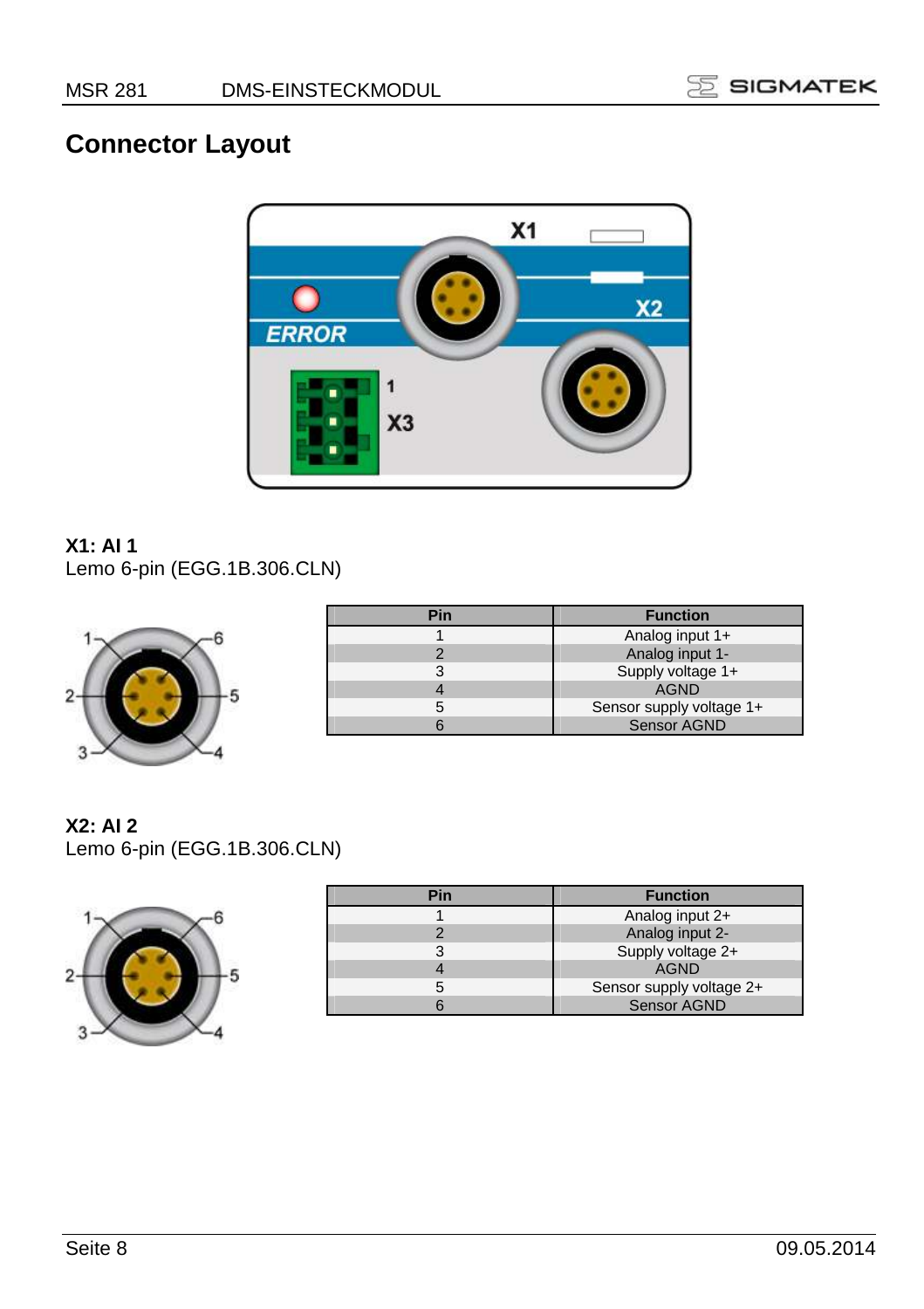

## **X3: Diagnostic**

Phoenix 3-pin (MC0,5/3-G-2,5THT)



| <b>Function</b> |
|-----------------|
| Analog input 1  |
| Analog input 2  |
| AGND            |
|                 |

## **Applicable connectors**

**X1 - X2:** LEMO FGG.1B.306.CLADxx **X3:** PHOENIX FK-MC 0,5/3-ST-2,5

# **Applicable cable marker**



Weidmüller MultiFit MF 10/5 MC CABUR order number: 1854510000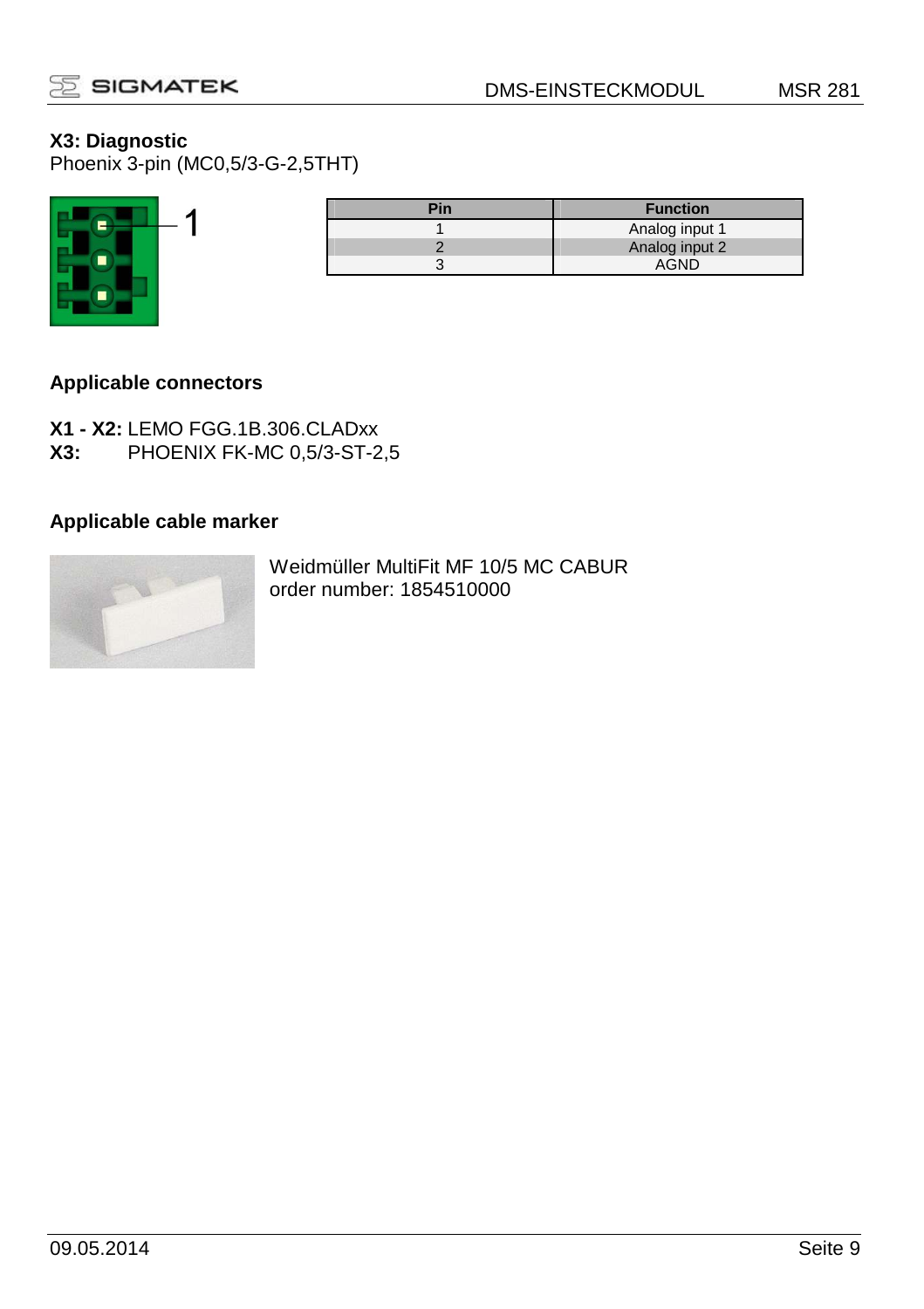

# **Status display**



| LED-Nr. | <b>LED</b> color | <b>Definition</b>                    |
|---------|------------------|--------------------------------------|
|         | Red              | Over current or supply voltage short |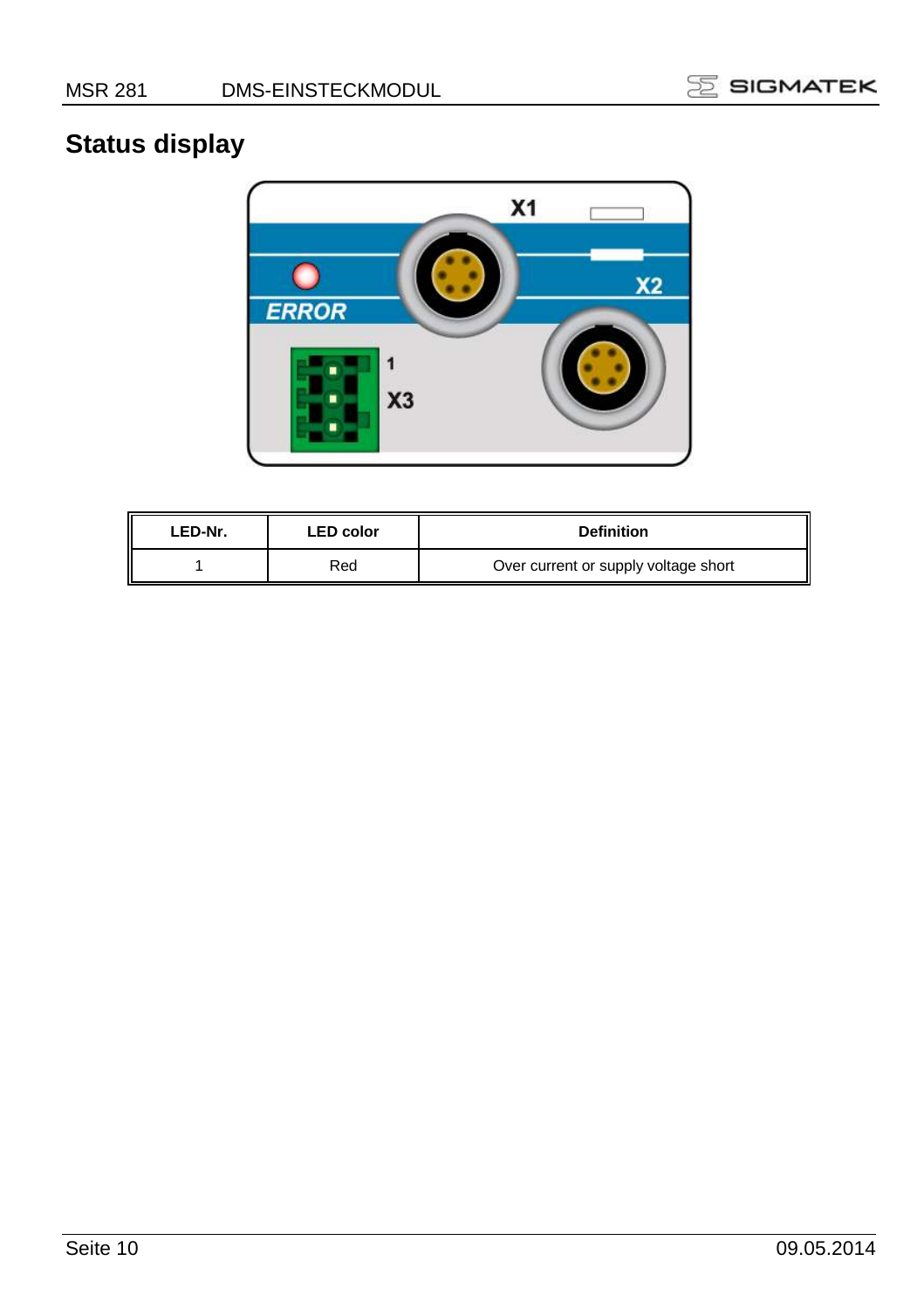# **Wiring Guidelines**

The signals recorded by the analog modules are very small, as compared to the digital signals. To ensure error-free operation, a careful wiring method must be followed.

- The 0 V connection of the excitation voltage must be connected with the 0 V assembly point over the shortest route possible.
- The lines connected to the source of the analog signals must be as short as possible and parallel wiring to digital signal lines must be avoided.
- The signal lines should be shielded pairs.

## **Measuring with a Wheatsone bridge**

In general, a calibration of the component with a measuring bridge installed is necessary to adjust all inaccuracies in the complete system. These include, above all, the basic accuracy and offset of the measuring bridge as well as the resistance of the supply lines.

Normally in measuring bridges, 1, 2 or all 4 resistors are changeable. The accuracy of the measuring bridge results from, among other things, the properties of the resistors being very similar under all circumstances (i.e. temperature response, ageing).

If a single resistor (strain gauge) is used for measuring, the remaining resistors must be connected externally as shown in the following schematic.